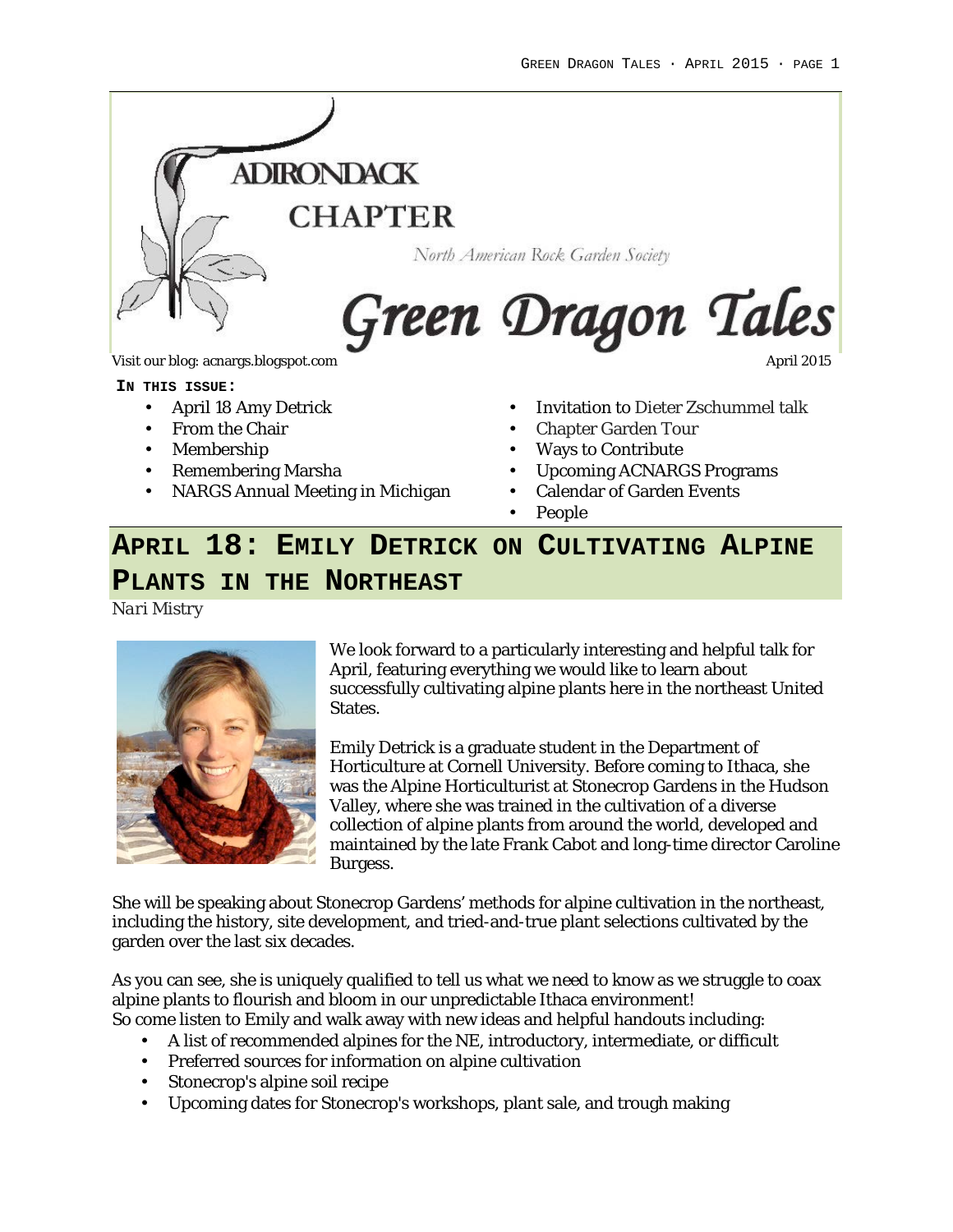**Our meeting will be held** in Room 404 Whetzel Room, Plant Science Building, Cornell University (see map on last page). Brown bag lunch at noon. Drinks provided, refreshments to share are always welcome. Program begins at 1:00 p.m.

### **FROM THE CHAIR**

#### *John Gilrein*

My theme for April is *Better Late Than Never*. It goes along with the transition this year from Winter into Spring. Even here in one of the higher parts of Onondaga County with our 10 feet of snow each year, we seldom have consistent snow cover on the ground throughout the month of March. This year, the ground outside my house was almost completely snow covered until this

week (I'm writing this on April 3). It was probably good for moderating the soil temperature, but there was almost nothing blooming until yesterday, when I was pleased to see Galanthus (snowdrops), Eranthis (winter aconite), and Cyclamen coum freshly in blossom. Today I saw the first Crocus, and soon the Helleborus niger (Christmas rose) that was blooming in early winter will be uncovered. I did not really mind the winter so much (the skiing was really good), but it's still great to have Spring finally arriving, albeit a little late [BLTN] (Winter haters can throw barbs at me at the meeting).



Somehow I missed the first round of the NARGS seed exchange, time was just moving too fast. I did get in on round 2 of the seed exchange [BLTN], kind of expecting many choices might not be available, and ordering a few extra packets of seed to make up for it. NARGS came through with the seed order really quickly, and I ended up with almost everything I ordered. If everything I ordered germinates, I will be inundated with plants (perhaps not that bad a fate). Well, I only got 2 flats planted, and they're sitting outside stratifying. I will get that  $3<sup>rd</sup>$  flat planted this weekend [BLTN]. Maybe I am lucky that it has not gotten too warm, as I still need some chilly temperatures to stratify flat #3. So, obviously I won't have seedlings in time for the April 18 meeting, though I hope to have lots for the summer picnic [BLTN]. If you're not a NARGS member, it is really worthwhile to join our national organization, and the seed exchange is the most tangible benefit of this worthy organization, so I hope I can persuade others to join.

The big exception to my theme is my Spring hellebore order, which thankfully Pine Knot delayed shipping by 2 weeks. The garden is presently quite unfit for planting here, Pine Knot recognized that it was an exceptional season and my original shipping date was quite a bit premature. In 2 weeks, perhaps the snow will be gone and the ground not so sodden with snowmelt.

It's a good thing everyone isn't late like me, so if you have seedlings, bring some to our April seedling exchange, and it's a good idea to bring a container or a bag to carry your seedlings back home. When you can start working the soil, maybe in a few weeks, it will be time to start potting up plants for our annual May plant sale at the Garden Fair. If you can pot up plants a few weeks prior to the plant sale on May 16, the plants will have time to recover, look more perky, and be more marketable. But we'll still take plants potted up "last minute." Just keep 'em well watered, and …………better late than never.

We have a great program for April. Why not come in time for lunch (noonish) to have more time to socialize? Coming up in June, thanks to Lee Nelson, we have an interesting garden tour day planned on June 20 in the Binghamton area with 4 gardens and optional side trips. After you get to Binghamton, the gardens are all in close proximity, so the driving between gardens will be easy. It's a good way to celebrate the Summer solstice.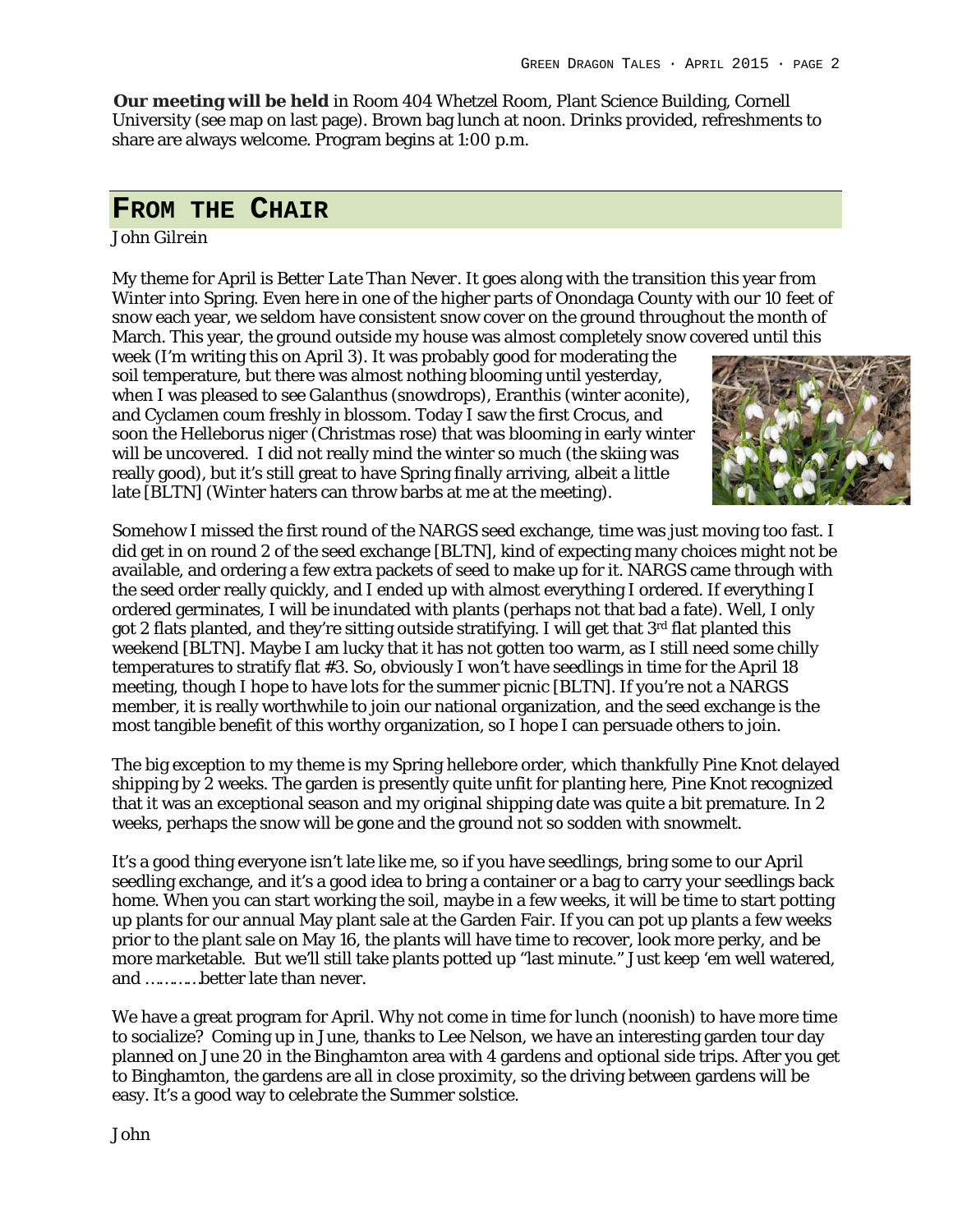# **2015 MEMBERSHIP: RENEWAL REMINDER**

#### *Mary Stauble*

Please welcome back Graham Egerton from Cazenovia after a 5 year hiatus. Many of us know him from touring his beautiful garden last year. If you have not renewed for 2015 you should do it now so you can get the member discount on the plant-of-the-month and at the plant sale! The renewal form is at **http://www.acnargs.org/join.pdf.** Your membership status is reported to you in the email with the newsletter link. Contact Mary Stauble at **mes2@cornell.edu** if you have any questions.

### **REMEMBERING MARCIA**

*John Gilrein*

Long-time Chapter member Marcia Meigs indulged her lifelong interest in gardening, with special interests including Arisaema, Clivia, Galanthus, Helleborus, and Hosta. She was a generous donor of plants for our spring plant sale and she joyfully shared her glorious spring garden with fellow plant lovers. One of the highlights of the Garden Fair plant sale day was getting a personal tour of Marcia's garden.



Marcia died peacefully at home on Saturday, March 14, 2015. Donations in Marcia's memory may be

made to the food pantry at St. John's Episcopal Church or to a charity of one's choice.

# **NEWS FROM NARGS: LAST CALL FOR ANNUAL MEETING - BACK TO ALPINES**

*Tony Reznicek*



Let me give you an update on our NARGS Annual General Meeting in Ann Arbor May 7-10, 2015. We have extended the early registration deadline to April 22. However, we have been told that there are not too many rooms left at Weber's Inn at our NARGS Group Discount Rate (which will also expire April 6 – so book quickly). If you don't get a room at Weber's, there are some hotels close by; contact Susan Reznicek **(reznicek@umich.edu)** for details.

We are offering 3 programs by top notch speakers – two international; two days of guided garden tours of some of the best rock gardens in Michigan, done by bus so no worries about driving or parking; four workshops/demonstrations; guided visits to two natural areas near Ann Arbor to see cool plants in the wild; plus great meals at Ann Arbor's own Weber's Inn for two days.

And I wanted especially to highlight some things that may be new to you. We are going to have a superb plant sale.

*Jacques and Andrea Thompson's Garden in Ypsilanti, MI*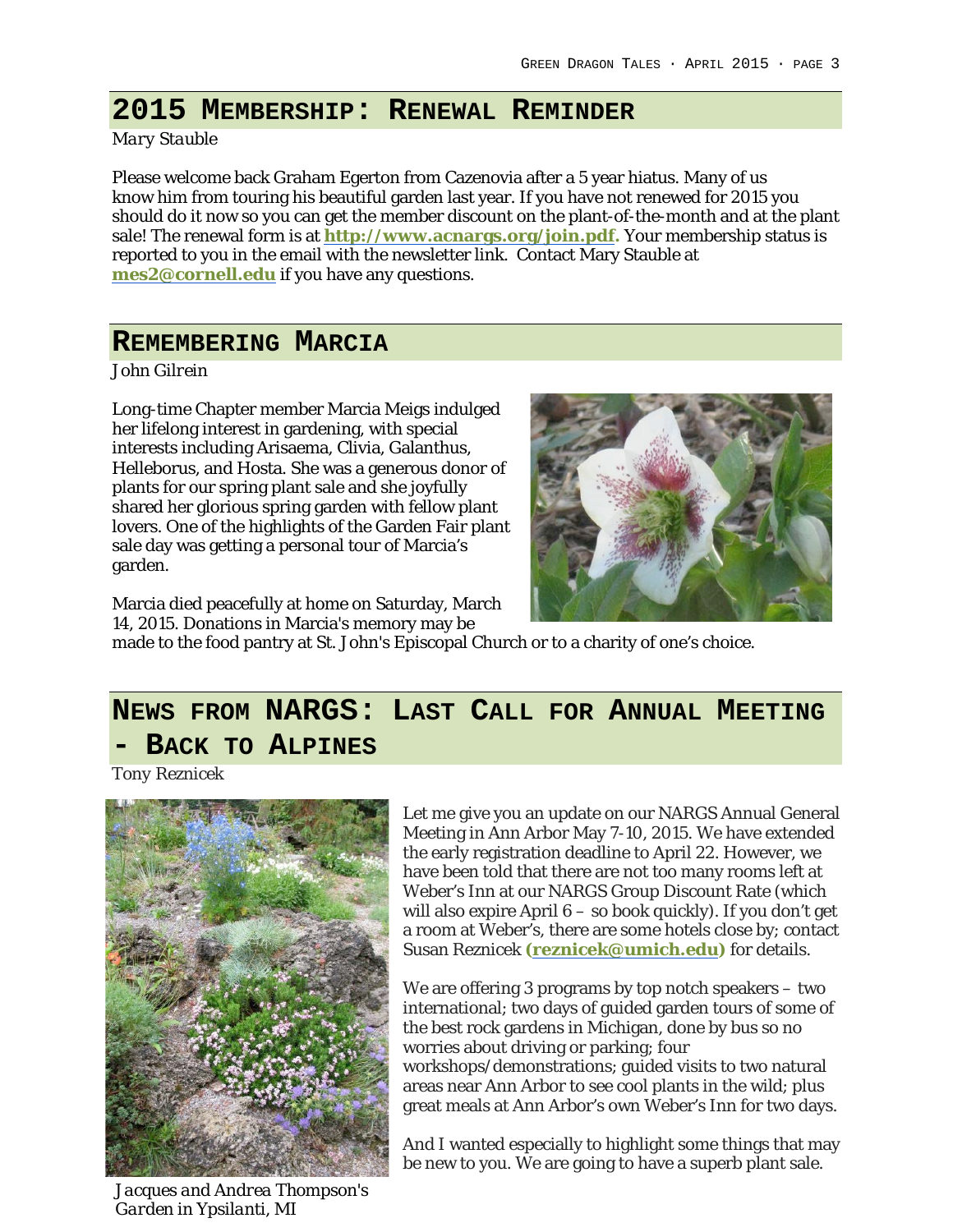Not only will we have nurseries like Wrightman Alpines, Arrowhead Alpines, and Benedicts with great alpines and rock garden plants, but Andy and Carol Duvall will bring their wonderful select woody plants; Don LaFond will be selling his great looking troughs; Ray Price of Great Lakes Orchids will be selling unique hardy orchids propagated from seed; and we will have two booksellers: Betty Mackey Books, plus White Raven Books, dealing in used and rare books.

Most especially, I wanted to say that we will also have our own chapter table stocked not only with many of the rare native plants features in the recent Quarterly articles, but we have also done quite a bit of work in importing a shipment of choice Japanese plants from a Japanese wholesale nursery. We will have both alpines and woodlanders at excellent prices, including choice but growable rarities typically available, if at all, only at very high prices. Some examples include rare forms of Adonis, rare forms of Heloniopsis, Ranzania japonica, Shortias, Pteridophyllum racemosum, Dicentra peregrina, Dienanthe caerulea, and many others. These were selected for growability in our area with proper siting and preparation, so make sure you get in on this.

You just have to have some of these! Even more, the chapter will have lots of tufa, and a silent auction with terrific, one of-a-kind item, including plants, books, and rocks.

All this for \$290 – it's a deal you can't beat anywhere in the world!

So please sign up – **https://www.nargs.org/ann-arbor-registration.**

### **INVITATION TO DIETER ZSCHUMMEL TALK**

#### *Don Dembowski*

April 25 is the date for Stonecrop's Alpine Plant Sale in Cold Spring, NY, 9AM-2PM. However, it is also the day Dieter Zschummel, NARGS sponsored speaker, will speak to the Hudson Valley Chapter NARGS and we are invited to attend. His 1 p.m. talk is "One year in our Garden in the Middle of Germany." You could go to the sale in the morning, tour Stonecrop, grab lunch, and then join the Hudson Valley chapter at the Lyndhurst Carriage House, 635 So. Broadway, a half hour south of Stonecrop in the afternoon.

Dieter has been interested in rock garden plants since the '60's and has explored mountain habitats since 1967. He lives in Wallendorf, a small town near Leipzig. Before 1989, he visited the mountains of Eastern Europe, and after the fall of the Iron Curtain, has botanized in the Western U.S. as well as China and Iran.

In his garden Dieter grows all kinds of alpines, bulbs and woodland plants. He favors cushion plants, especially Androsace and Dionysia. He has a special interest in propagation allowing him to keep these plants in cultivation in an unfavorable climate.

*Editor's Note: Why not consider making this an overnight trip and visiting New York Botanic Garden? The Rock Garden and Native Plant Garden should be spectacular at this time of year and there are inexpensive motels nearby.*

# PLAN NOW FOR JUNE 20<sup>TH</sup> GARDEN TOUR

*John Gilrein*

Save the Date! June 20, 2015 we will have garden tours of 4 private gardens in the Binghamton area. The gardens are all be close to the Binghamton/Chenango Bridge exit off Interstate 81, and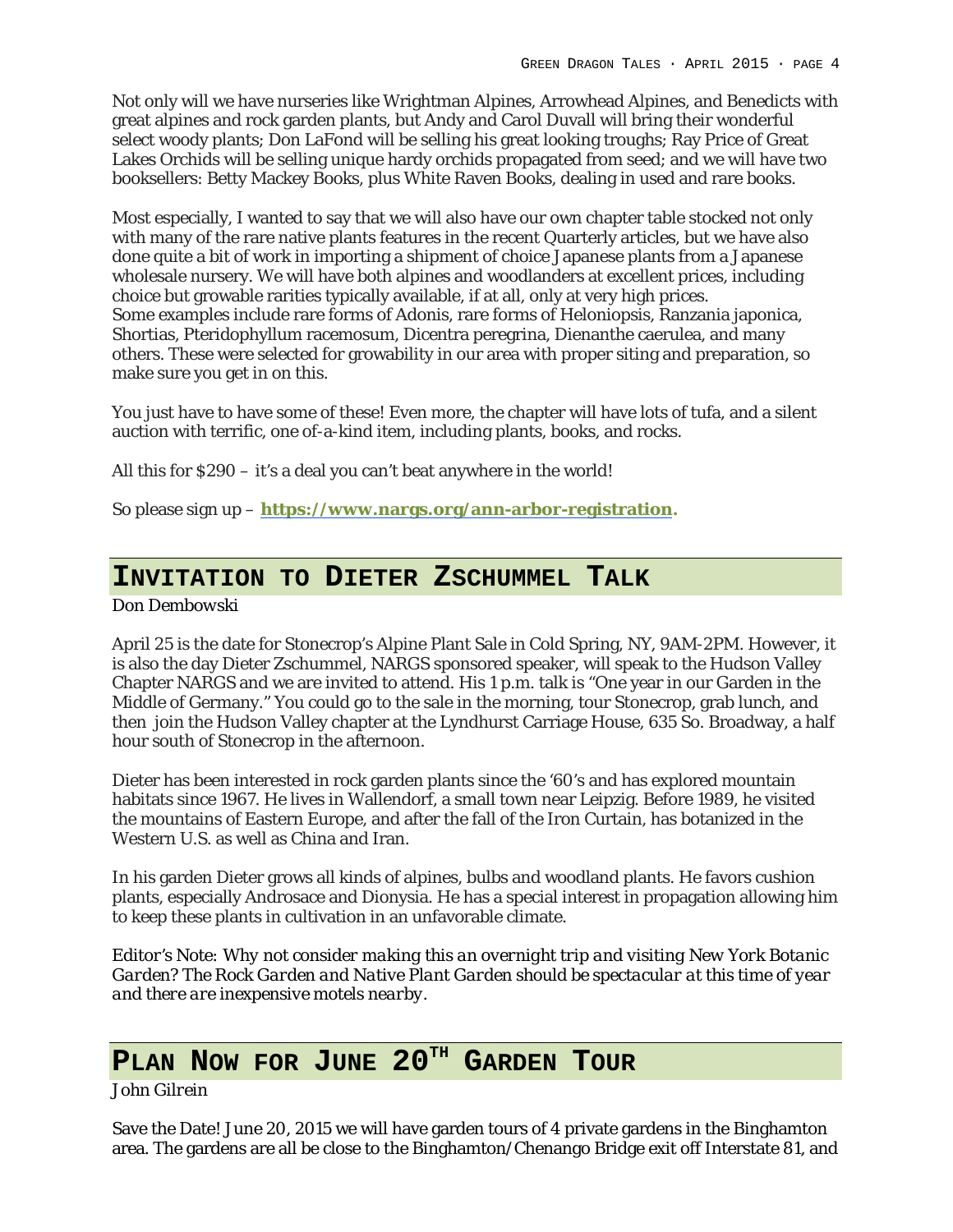within a short drive of each other. Gardens include those of Lee Nelson and Camilla MacLeod (ACNARGS members), and Karen Anderson and Mary Matwey. This year's garden tour promises to be an interesting day with diverse gardens. Details will be in the next issue of the *Green Dragon*.

## **WAYS YOU CAN CONTRIBUTE TO OUR CHAPTER**

#### *Carol Eichler*

Would you consider getting more involved with ACNARGS? Contact John Gilrein, Chapter Chair. Here are some ways to contribute:

- host a speaker by providing overnight accommodations
- join outside speakers for dinner and conversation
- suggest topics and/or speakers for program meetings
- bring refreshments to our meetings
- offer to be a trip/tour coordinator
- write a newsletter article or send in garden photos
- prepare a slideshow or presentation for Members' Share
- donate plants for our plant sales
- submit regular posts to our Facebook page

# **UPCOMING ACNARGS PROGRAMS**

*Mark your calendars! Unless otherwise specified, all local events start with a brown bag lunch at noon with the program following at 1 pm, and take place at the Whetzel Room, 404 Plant Science Building, Cornell University, Ithaca, NY (see map on the last page).*

**April 18:** Emily Detrick, Stonecrop, the history of the alpine collection, tried and true alpine/rock garden plants for the northeast, and lessons on cultural and site requirements. Annual Seedling Exchange and Plant-of-the-Month sale to current members

**May 7-10:** NARGS National Conference in Ann Arbor, Michigan (our Chapter's overnight trip for the year)

**May 15:** Set up for ACNARGS Plant Sale: help needed; contact David Mitchell

**May 16:** ACNARGS Plant Sale at annual CCETC Garden Fair and Plant Sale 9-2pm, Ithaca High School, 1401 North Cayuga Street, Ithaca, NY

**June 20:** Chapter day trip to visit Binghamton area gardens. Details to come.

**August 15:** Annual Picnic and Members' Only Plant Sale, at the Picnic Shelter at Upper Buttermilk Falls State Park, Ithaca

**September 19:** Krissy Boys & Rosemarie Parker: (Tentative Title) All about Seeds: collecting, cleaning, storing, stratification, etc. Plant-of-the-Month sale to current members. Note location is Ken Post Lab Classroom.

**October 17:** Speaker TBD. Plant-of-the-Month sale to current members. Location to be determined.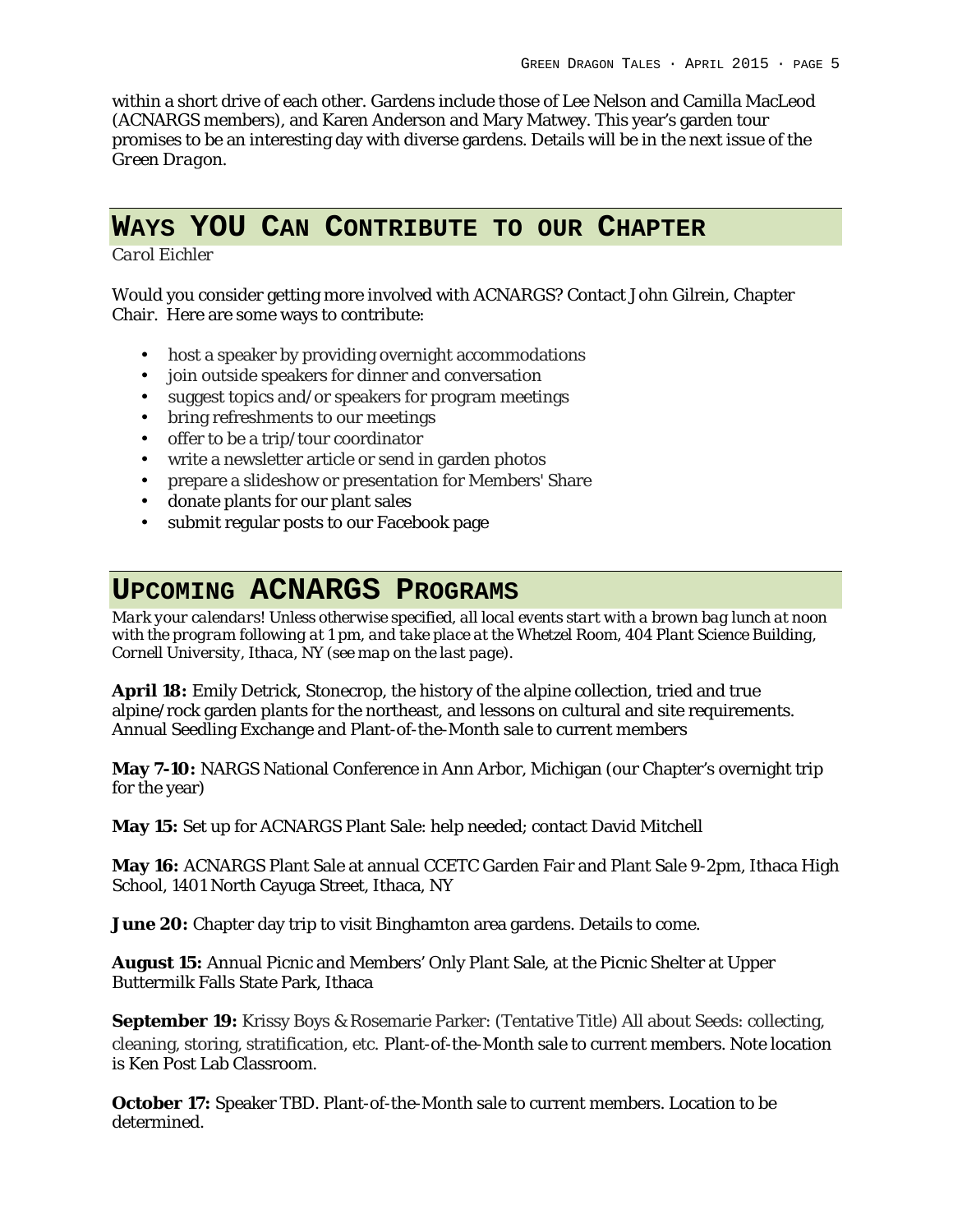**November 14:** Sharee Solow, horticulturist, landscape designer and garden writer from Philadelphia; speaker preceded by dish-to-pass luncheon and brief annual meeting. Note 2<sup>nd</sup> Saturday meeting date.

As we learn them, details of Chapter activities will be included in future newsletters, our blog, **acnargs.blogspot.com**, and our Facebook page, **http://www.facebook.com/acnargs**.

## **SELECT CALENDAR OF GARDEN EVENTS**

*To have a garden event in your area listed send all pertinent information to Carol Eichler at carolithaca@gmail.com*

**April 11 (rescheduled):** Open Days at Hitch Lyman's, sponsored by the Garden Conservancy; **www.gardenconservancy.org**. Check the website as other Open Days gardens are scheduled throughout the northeast.

**April 11:** Garden in the Woods opens; for specifics visit New England Wildflower Society

**April 9** Landscape Design Part I. 6:30-8:30 p.m. AND **April 16:** Landscape Design Part II, 6:30 -8:30 p.m. at T.C. Cooperative Extension. \$5-10 sliding scale fee per session. 272-2292**. www.ccetompkins.org** for details

**April 15:** Colleen Wolpert, Caterpillar Gardening: The Plants That Butterflies and Moths Need to Complete Their Life Cycles. 7-8:30 p.m. at the Unitarian Church annex. Visit **FLNPS.org** for info

**April 25:** Alpine Plant Sale, Stonecrop; **stonecrop.org**

**April 25:** "One Year in our Garden in the Middle of Germany," presented by Dieter Zchumel at Hudson Valley Chapter NARGS monthly meeting, at Lyndhurst Carriage House, 635 S. Broadway, Tarrytown, NY at 1 pm. as part of the NARGS's Speaker Tour.

**April 26:** Wildflower Celebration 2015, 10 a.m. - 4 p.m., Mt. Cuba Center, located at 3120 Barley Mill Road, Hockessin, Delaware. Info **here.**

**May 1-3:** National Show American Primrose Society, Tower Hill Botanic Garden, Boylston, MA (coinciding with Seven States Daffodil Society Show. Info at **americanprimrosesociety.org**

**May 5:** Easy Flowers to Grow 6:30-8:30 p.m. at T.C. Cooperative Extension. Pre-registration recommended; call 272-2292

**May 8-17:** Lilac Festival, Rochester. **Rochester-lilac-festival**

**May 20:** William Stein, Binghamton U., Gilboa Fossil Forest. 7-8:30 p.m. at the Unitarian Church annex. Visit **FLNPS.org** for info

**May 23 & 24:** Garden Open House. 50 Years in the Garden at Bill and Jane Plummer's, 10 Fox Lane East, Painted Post, NY. 2-4 pm

**June 20:** Fall Creek Garden Collective's annual walking tour, 11 a.m. – 3 p.m. Maps available at Thompson Park, Ithaca.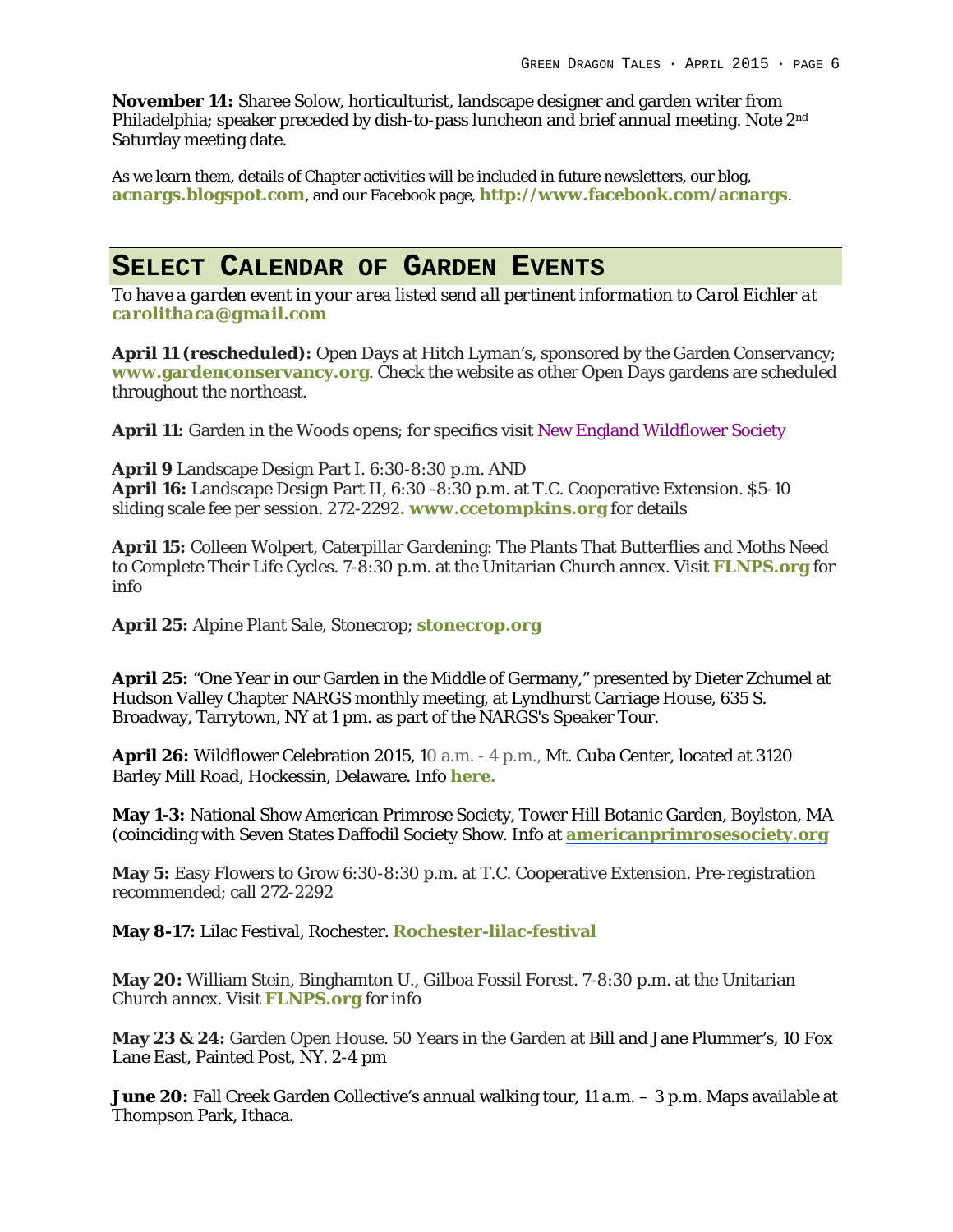**June 22:** Carol Eichler, Rock Garden Basics. Suburban Garden Club, Manlius Library in Manlius, NY; lunch followed by presentation, noon – 2:30 pm

**August 1:** Open Garden Days, Tompkins County through Garden Conservancy (5 open gardens so far)

**August 14-16:** Northeast Regional American Conifer Society Meeting, Wayne, PA; **ACS Northeast Regional Meeting**

**Sept. 10-12:** National American Conifer Society Meeting, Sonoma County CA. **Conifer Society 2015 National Meeting**

**Sept. 12:** Gathering of Gardeners. **Gatheringofgardeners.com**

**October 13:** Carol Eichler, Making of the Wurster Memorial Garden. Liberty Hyde Bailey Garden Club, Ken Post Lab Classroom, Cornell University, Ithaca, 6:30 – 8:00 pm

## **ABOUT US - ACNARGS**

We are an all-volunteer organization and one of thirty-eight NARGS affiliated chapters active in North America. Our annual Chapter activities include 6 program-speaker meetings, the Green Dragon newsletter, web and Facebook pages, garden visits, overnight garden trips, hands-on workshops, and 3 plant sales a year. Our meetings are informal, friendly gatherings that provide a wealth of information and offer a source for unusual plants, plus the opportunity to be inspired by other gardeners. The public is always welcome.

Chapter membership starts at \$10 a year based on the calendar year. Membership includes these benefits: newsletter sent to you electronically (or option by mail for an extra fee), opportunity to travel on our planned overnight garden trips, and plant sale discounts and member only sales, including Plant-of-the-Month sales.

## **ABOUT NARGS NATIONAL**

NARGS National is our parent organization: We encourage you to join (online at **www.nargs.org**) for only \$30 a year. Benefits include a seed exchange, a quarterly publication, and an on-line web site featuring an archive of past publications, a chat forum and a horticultural encyclopedia. NARGS national also conducts winter study weekends and holds its Annual Meeting in interesting places where attendees have the opportunity to hear and visit with outstanding plants people from around the world who present talks and workshops.

## **RESPONSIBLE PEOPLE/2014 BOARD MEMBERS**

*If you want to volunteer, we'd love to hear from you!*

Chair: John Gilrein, **basecamp@alum.syracuse.edu** Program: Nari Mistry, **nbm2@cornell.edu** Program Committee Members: **Could this be you?** Secretary: Mary Stauble, **mes2@cornell.edu** Treasurer: BZ Marranca, **mmm10@cornell.edu** Plant Sales Chair: David Mitchell, **dwm23@cornell.edu**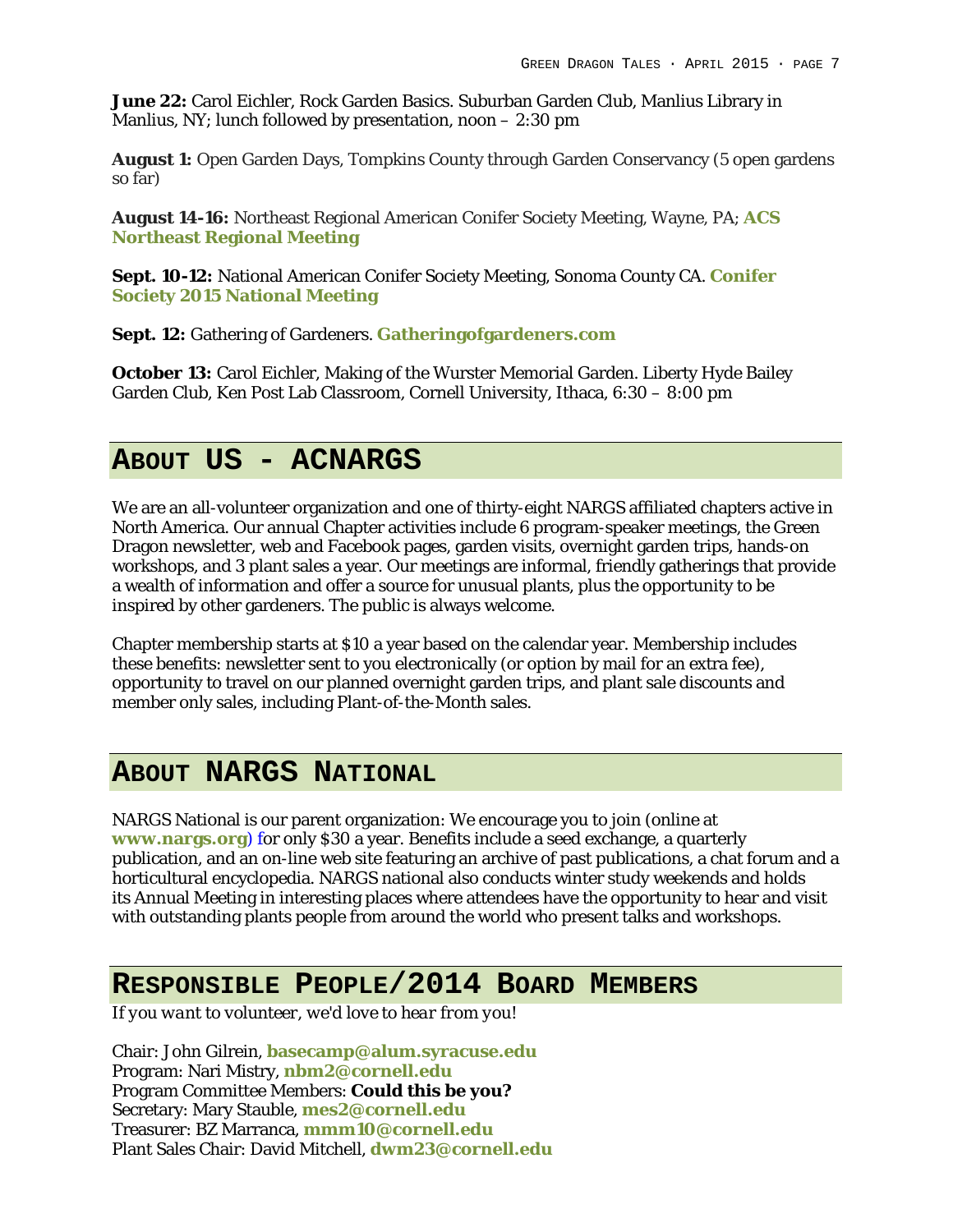Plant Sales Committee Members: Michael Loos, BZ Marranca, Carol Eichler Plant of the Month: Colette Colby De Haan, **4kotobuki@gmail.com** and Vashti De Haan, **vadkam@yahoo.com** Membership: Mary Stauble, **mes2@cornell.edu**

New Member Hospitality: Terry Humphries, **terryehumphries@gmail.com** Newsletter Editor: Carol Eichler **carolithaca@gmail.com** Newsletter Assistant: Pat Curran, **pc21@cornell.edu** Webmaster, Program Tech: Craig Cramer, **cdcramer@gmail.com**

#### **GREEN DRAGON TALES**

Published eight times a year (Feb., March, April, May/June, July/Aug., Sept., Oct. Nov./Dec.). Submit articles by the fourth Friday of the month preceding publication to Carol Eichler, **carolithaca@gmail.com**. Note: The next issue of *The Green Dragon* will be in April 2015.



Map: Whetzel Room on the Cornell University Campus

Keep scrolling for a little eye-candy: the Dolomites as they appeared on March 27, 2015 from Carol Eichler's recent trip to Italy Obviously it was too early to catch alpine flowers. Skiing was still open until April 10<sup>th</sup>.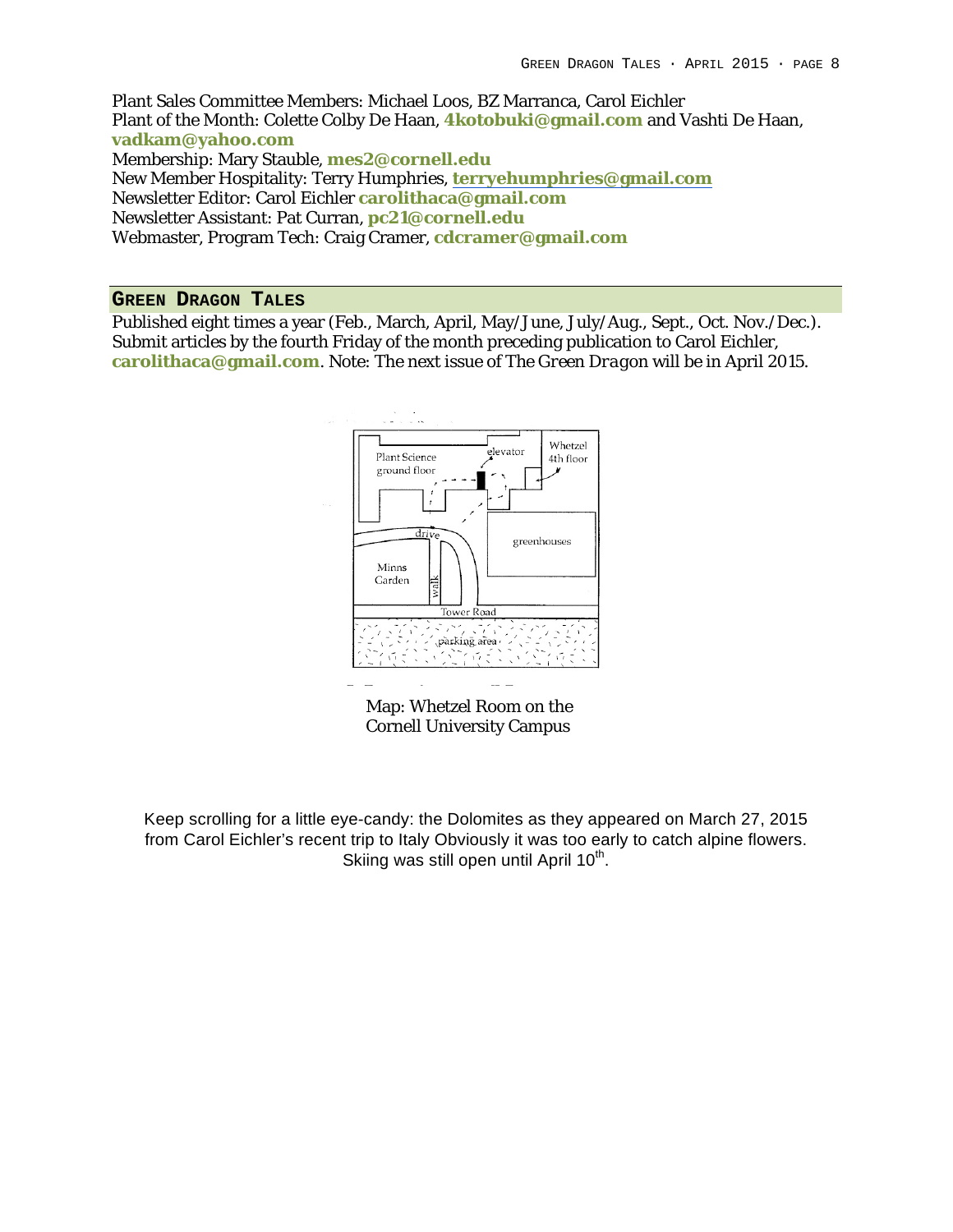